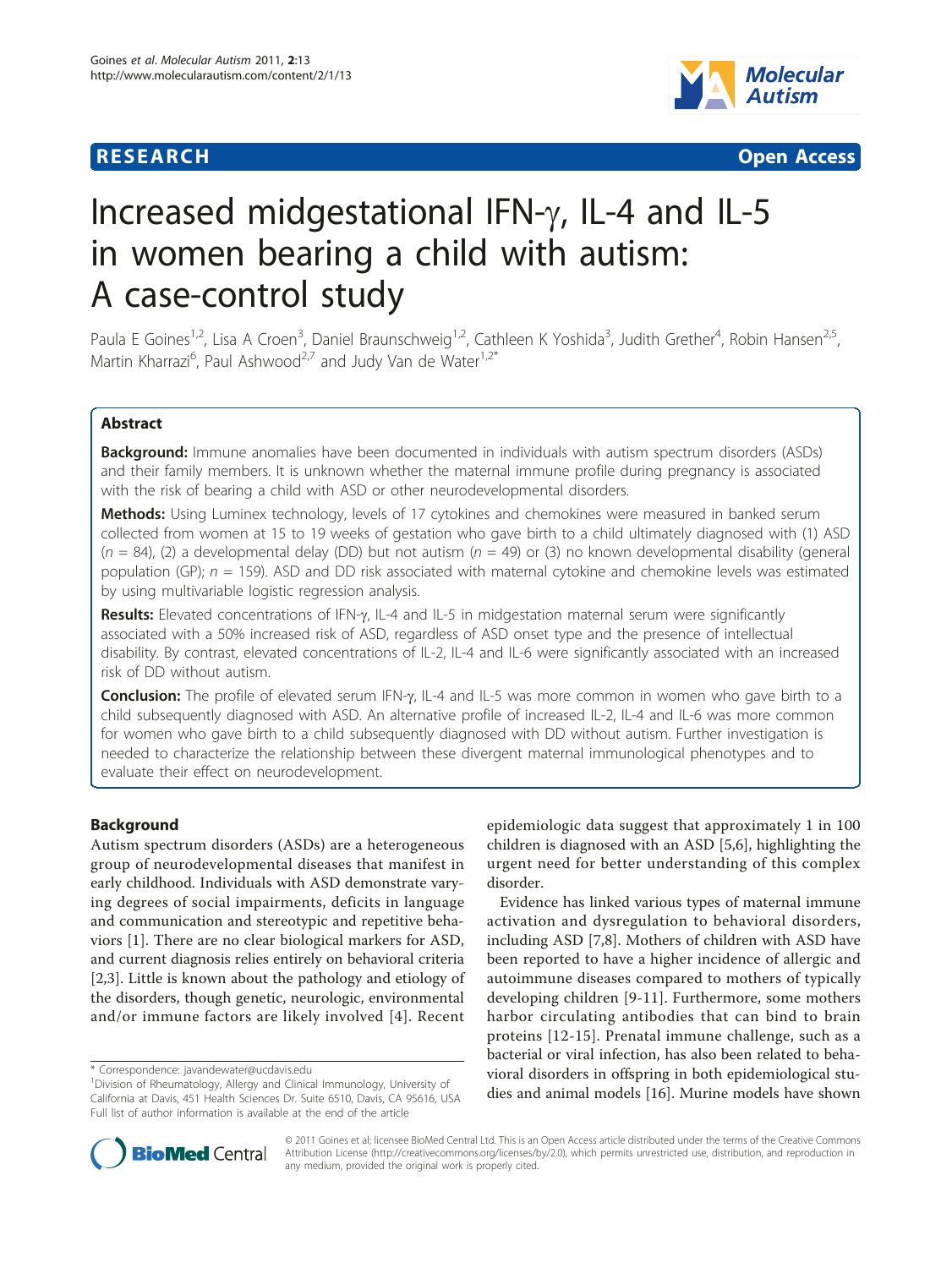that exposure to influenza [[17\]](#page-9-0), lipopolysaccharide (LPS) [[18\]](#page-10-0) and polyinosinic: polycytidylic acid (poly(I:C)) [[17](#page-9-0),[19](#page-10-0)] during pregnancy results in offspring with altered behavioral phenotypes and brain histopathology, which may be related to aspects of ASD.

The impact of maternal immune activation on the fetal compartment is mediated in part by cytokines and chemokines [[7](#page-9-0)[,18](#page-10-0),[19\]](#page-10-0). Cytokines and chemokines are proteins that control the intensity, duration and type of immune response. Prenatal exposure to altered levels of cytokines such as IL-2 [[20\]](#page-10-0) and IL-6 [[21](#page-10-0)] is sufficient to induce learning disabilities and behavioral changes in murine offspring. Maternal cytokines may affect the fetal compartment directly, as IL-6 has been shown to cross the human placenta (unlike many other cytokines) [\[22](#page-10-0)], or indirectly through stimulation of placental cells, which may alter the placental environment and thereby impact the fetus [\[7\]](#page-9-0).

Few studies have examined midgestational cytokine levels in mothers and ensuing behavioral outcomes in children. We conducted a case-control study using archived maternal blood samples collected during the period from 15 to 19 weeks of gestation to investigate the potential association between serum cytokine profiles and the risk of bearing a child subsequently diagnosed with a neurodevelopmental disorder. We demonstrate the presence of divergent cytokine profiles in serum taken during the second trimester of pregnancy from mothers bearing (1) a child with ASD, (2) a child with a developmental delay (DD) other than ASD or (3) a child from the general population with no known developmental deficiencies (GP).

# Methods

# Subjects

The study sample was based on the Early Markers for Autism (EMA) Study. The EMA Study is a populationbased, nested case-control study designed to evaluate biologic markers of susceptibility and exposure in archived maternal midpregnancy and neonatal blood specimens from the same mother-baby pairs. The study subjects are women residing in Orange County, California, who were pregnant in 2000 and 2001 and enrolled in the state's Prenatal Expanded AFP Screening Program [\[15](#page-9-0)]. Briefly, three groups were identified: mothers of children with autism spectrum disorder (ASD), mothers of children with DD but not ASD and mothers of GP children. Children with ASD or DD were ascertained from client records obtained from the Regional Center of Orange County. This is one of the 21 regional centers operated by the California Department of Developmental Services (DDS), which are designed to coordinate services for persons with autism and other developmental disabilities. Clients receiving DDS services for ASD or suspected ASD were ascertained as possible subjects for inclusion in this study. Other subjects with moderate to profound developmental disabilities but not ASD (specifically children with an IQ <70 based on standardized tests) were ascertained as other possible DD cases. Diagnoses were confirmed by expert review of all ASD and DD cases as described in the next subsection. GP controls were randomly sampled from the birth certificate files and frequency-matched to ASD cases by sex, birth month and birth year at a 2:1 ratio. All past or current DDS/regional center clients were excluded from the GP population. All study procedures were approved by the institutional review boards of the California Health and Human Services Agency and Kaiser Permanente Northern California.

#### Diagnostic verification

After subjects were ascertained from the Regional Center Orange County, ASD and DD diagnoses were verified by trained medical record abstractors following a protocol initially developed by the Metropolitan Atlanta Developmental Disabilities Surveillance Program [[23\]](#page-10-0). Medical record abstractors compiled detailed diagnostic and clinical data from the Regional Center Orange County records for all children initially ascertained as possibly having ASD or DD. Expert clinical review of abstracted data was then conducted by a developmental pediatrician to confirm the ASD or DD diagnoses for this study using Diagnostic and Statistical Manual of Mental Disorders, Fourth Edition (DSM-IV) criteria. Children with ASD were further categorized on the basis of disease onset type and cognitive status (presence or absence of intellectual disability (ID) in addition to ASD) using the DSM-IV criteria. Onset type was determined by parental report or clinical observations derived from chart reviews and categorized as "early" (no statement of loss of social and/or language skills, or skill plateau without actual loss), "regressive" (clear loss of previously acquired language and/or social skills) or unable to discern from the record review. The ID determination among ASD subjects was based on composite scores on standardized cognitive and functional tests (with ID: composite score <70; without ID: all scores ≥70 or some scores <70 and others ≥70; unknown: no standardized scores in chart). The final analytic sample consisted of 84 children with ASD (Table [1](#page-2-0)), 49 children with ID but not ASD (DD) (mild [DSM-IV Text Revision 317] ( $n = 20$ ), moderate [DSM-IV Text Revision 318.0] ( $n = 12$ ), severe [DSM-IV Text Revision 318.1] ( $n = 11$ ), profound [DSM-IV Text Revision 318.2] ( $n = 3$ ), unspecified [DSM-IV Text Revision 319]  $(n = 3)$ , known etiology  $(n = 29)$  or unknown etiology ( $n = 20$ )) and 159 GP controls.

#### Specimen collection

Maternal midpregnancy serum specimens were retrieved from the Project Baby's Breath prenatal screening specimen archive maintained by the California Genetic Disease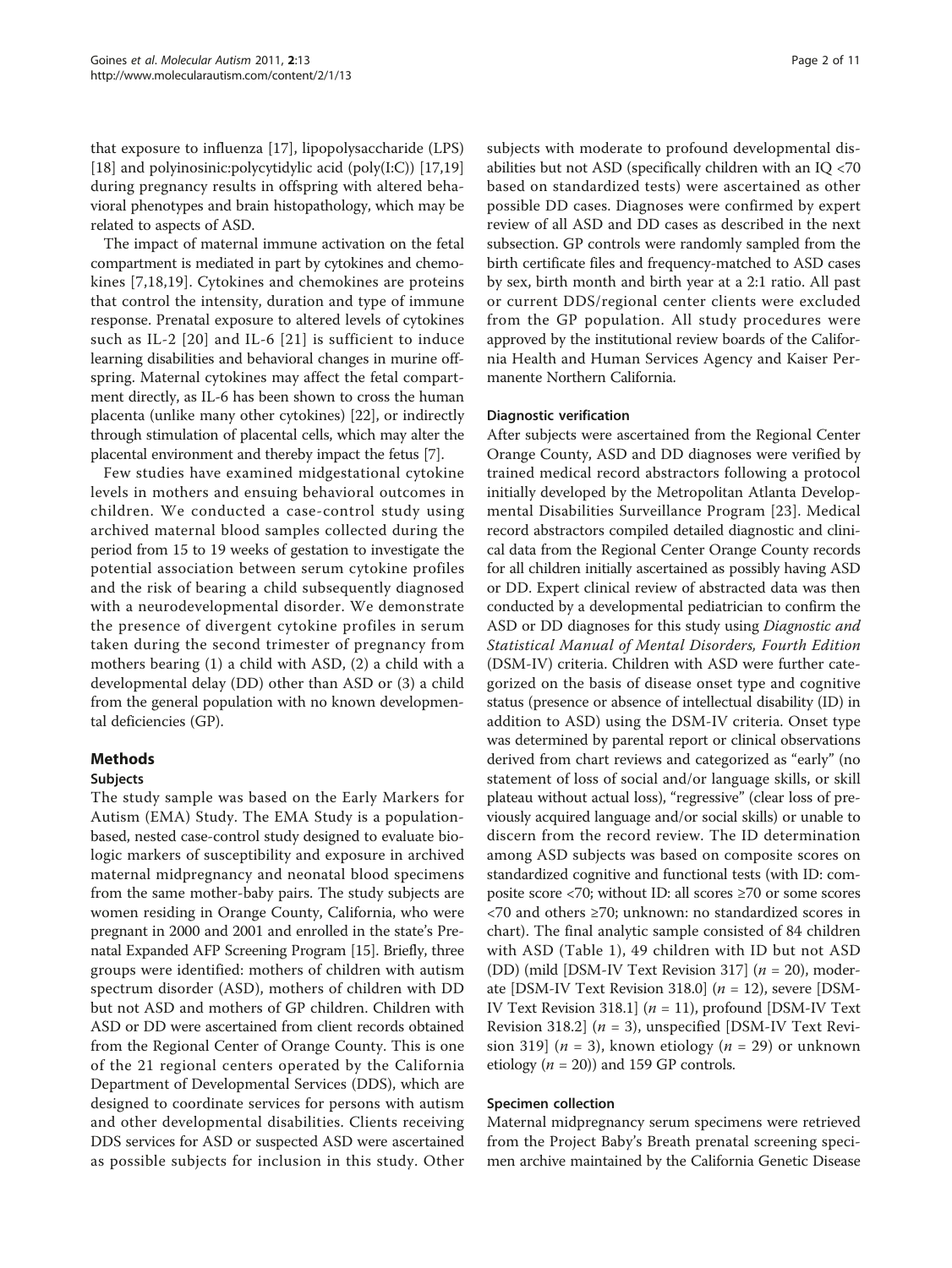<span id="page-2-0"></span>

| Table 1 Classification of autism cases in the Early |  |  |
|-----------------------------------------------------|--|--|
| Markers for Autism study <sup>a</sup>               |  |  |

| Autism spectrum disorder subgroups | Number of subjects |  |  |  |
|------------------------------------|--------------------|--|--|--|
| Total                              | 84                 |  |  |  |
| Phenotype                          |                    |  |  |  |
| Autism                             | 55                 |  |  |  |
| Asperger's syndrome                | 0                  |  |  |  |
| PDD-NOS                            | 5                  |  |  |  |
| Unknown                            | 24                 |  |  |  |
| Onset type                         |                    |  |  |  |
| Early onset                        | 64                 |  |  |  |
| Regressive                         | 17                 |  |  |  |
| Unknown                            | 3                  |  |  |  |
| Intellectual disability            |                    |  |  |  |
| Yes                                | 34                 |  |  |  |
| No                                 | 30                 |  |  |  |
| Unknown                            | 20                 |  |  |  |

<sup>a</sup>PDD-NOS: pervasive developmental disorder not otherwise specified.

Screening Program, at the California Department of Public Health. As part of the screening program, venous blood was collected at 15 to 19 weeks' gestation in serum separator tubes by obstetrical care service providers and underwent expanded  $\alpha$ -fetoprotein screening at a single regional laboratory, typically within seven days of collection (median time = 3 days). During transit via the US Postal Service to the regional screening laboratory, no effort was made to control the temperature of the specimens. After testing, leftover specimens were kept under refrigeration for 1 to 2 days and then stored at -20°C. Aliquots of the samples used for this study were stored at -80°C until use with no freeze-thaws prior to testing. All samples were exposed to the same collection and storage protocols.

# Cytokine measurement

Serum concentrations of 17 cytokines and chemokines, including eotaxin, granulocyte macrophage colony-stimulating factor (GM-CSF), IFN- $\gamma$ , IL-10, IL-12, IL-1 $\beta$ , IL-2, IL-4, IL-5, IL-6, IL-8, IFN- $\gamma$ -induced protein 10, macrophage inflammatory protein (MIP)- $1\alpha$ , MIP-1 $\beta$ , RANTES and TNF- $\alpha$  were determined using a commercially available multiplex bead-based kit (BioSource Human Bead Kit; Invitrogen, Carlsbad, CA, USA). The assay was carried out in accordance with the protocols provided by the manufacturer. Briefly, 50 μL of serum was incubated with anti-cytokine-conjugated beads in a 96-well filter-bottomed plate on a plate shaker. After two hours, the beads were washed using a vacuum manifold, and biotin-conjugated detection antibodies were added for one-hour incubation. Following a repeat of the washing step, beads were incubated with streptavidin phycoerythrin for 30 minutes. The plates were then read on a Bio-Plex 100 system (Bio-Rad Laboratories, Hercules, CA, USA) and analyzed using Bio-Plex Manager software (Bio-Rad Laboratories) with a five-point standard curve. Reference samples were run on each plate to determine assay consistency.

#### Statistical analysis

The distribution of the cytokine concentration values was skewed, and natural log transformation was used to approximate normality. To examine the association of cytokine levels with developmental outcomes after adjustment for possible confounders, we fit separate logistic regression models for ASD vs. GP, ASD vs. DD and DD vs. GP. Case vs. control status was regressed on natural log-transformed cytokine levels with adjustment for several covariates related to the maternal blood draw (maternal weight and gestational age at time of draw) or associated with autism in previous epidemiologic studies (maternal age, race, ethnicity and country of origin). Separate models were run for each cytokine. For all cytokine values that were below the limit of detection (LOD), we assigned a value of LOD/2 prior to log transformation. Fisher's exact tests were used to determine whether there were differences between groups in the proportion of subjects falling within the LOD for each cytokine. Finally, the correlation of individual cytokine levels was tested separately for cases and controls on the basis of the Pearson correlation coefficient.

# Results

A few demographic differences were found between the case and control populations. Compared with the GP controls, the parents of children with ASD were older and the mothers were more likely to be non-Hispanic and born in the United States (Table [2](#page-3-0)). No differences were observed between the ASD and GP groups with regard to plurality (that is, whether the child was a single birth or one member of a multiple birth), maternal parity (the number of children previously delivered by the mother), maternal weight at blood draw, and child gender (due to matching). Compared to the DD group, children with ASD were more likely to be male and first-born and their mothers were more likely to be older, non-Hispanic and born in the United States (Table [2\)](#page-3-0). Children in the DD group were more likely to be male compared to GP control children (Table [2](#page-3-0)).

Cytokine levels measured in maternal serum samples were adjusted for covariates, including gestational age at the time of specimen collection and maternal weight, age, race, ethnicity and country of birth. These adjustments were designed to eliminate variations in cytokine levels related to these factors. Additional file [1](#page-9-0) presents the regression results for the potential confounders included in the multivariate models, and Additional file [2](#page-9-0) shows the crude unadjusted odds ratios.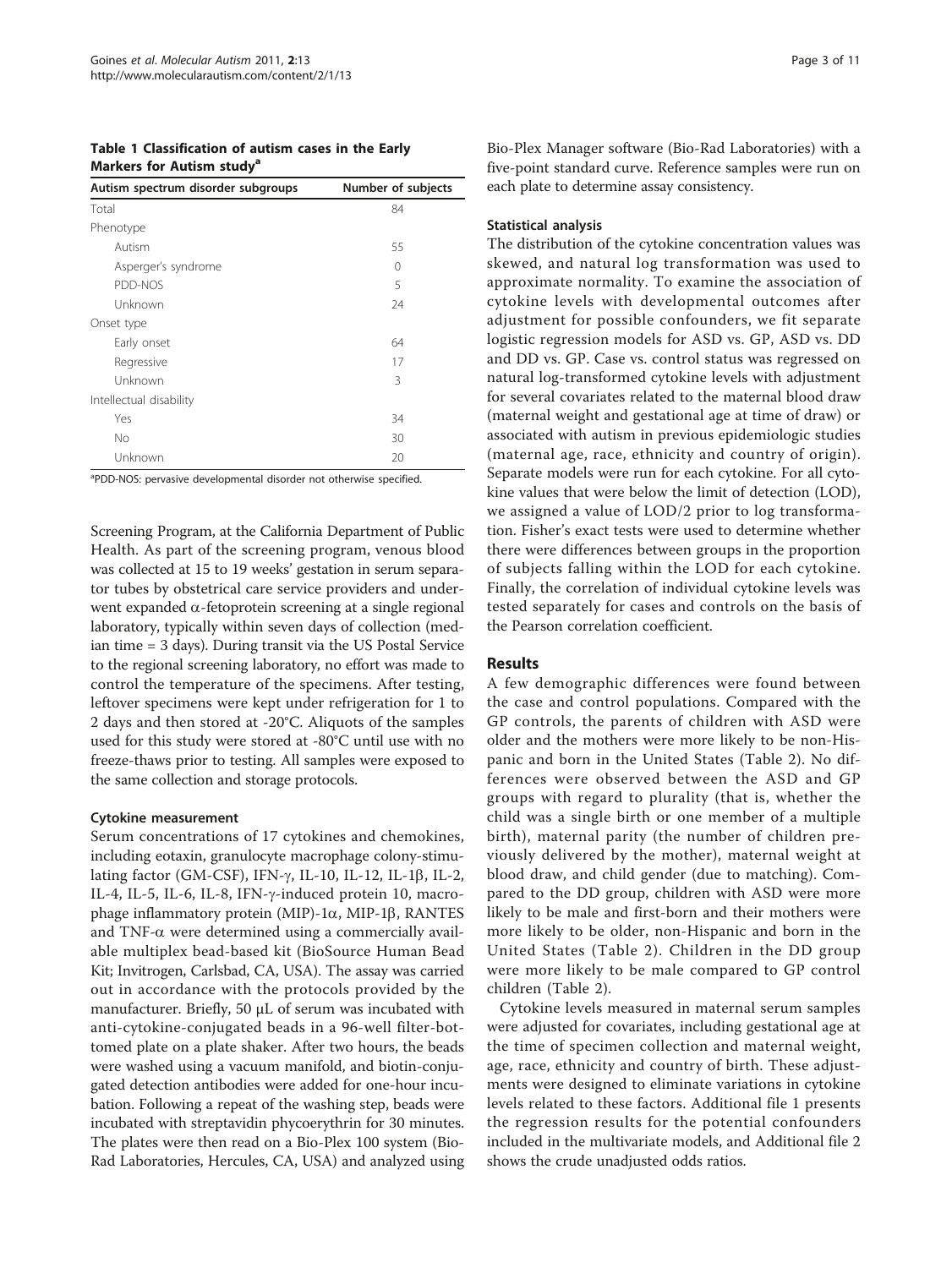<span id="page-3-0"></span>

| <b>Characteristics</b>                                                | <b>ASD</b><br>$(N = 84)$ |           | <b>DD</b><br>$(N = 49)$ |            | GP<br>$(N = 159)$ |           |          | ASD vs. GP ASD vs. DD DD vs. GP |           |
|-----------------------------------------------------------------------|--------------------------|-----------|-------------------------|------------|-------------------|-----------|----------|---------------------------------|-----------|
|                                                                       | $\mathsf{n}$             | $\%$      | n                       | $\%$       | n                 | $\%$      | P value  | P value                         | $P$ value |
| Gender                                                                |                          |           |                         |            |                   |           | 0.91     | 0.0003                          | < 0.0001  |
| Male                                                                  | 73                       | 86.9      | 29                      | 59.2       | 139               | 87.4      |          |                                 |           |
| Female                                                                | 11                       | 13.1      | 20                      | 40.8       | 20                | 12.6      |          |                                 |           |
| Plurality                                                             |                          |           |                         |            |                   |           | 0.42     | 1.0                             | 0.34      |
| Singleton                                                             | 81                       | 96.4      | 47                      | 95.9       | 156               | 98.1      |          |                                 |           |
| Multiple                                                              | 3                        | 3.6       | $\overline{2}$          | 4.1        | 3                 | 1.9       |          |                                 |           |
| Parity                                                                |                          |           |                         |            |                   |           |          | 0.05                            | 0.24      |
| Primiparous                                                           | 42                       | 50.0      | 16                      | 32.7       | 67                | 42.1      | 0.24     |                                 |           |
| Multiparous                                                           | 42                       | 50.0      | 33                      | 67.3       | 92                | 57.9      |          |                                 |           |
| Mother's race                                                         |                          |           |                         |            |                   |           | 0.06     | 0.63                            | 0.62      |
| Caucasian                                                             | 57                       | 67.9      | 37                      | 75.5       | 126               | 79.2      |          |                                 |           |
| Asian                                                                 | 19                       | 22.6      | 9                       | 18.4       | 28                | 17.6      |          |                                 |           |
| Other                                                                 | 6                        | 7.1       | 3                       | 6.1        | 5                 | 3.1       |          |                                 |           |
| Missing                                                               | $\overline{2}$           | 2.4       | $\circ$                 | $\circ$    | $\mathbf{0}$      | $\circ$   |          |                                 |           |
| Mother's ethnicity                                                    |                          |           |                         |            |                   |           | 0.0007   | 0.0001                          | 0.17      |
| Hispanic                                                              | 20                       | 23.8      | 28                      | 57.1       | 73                | 45.9      |          |                                 |           |
| Non-Hispanic                                                          | 64                       | 76.2      | 21                      | 42.9       | 86                | 54.1      |          |                                 |           |
| Mother's birth country                                                |                          |           |                         |            |                   |           | < 0.0001 | < 0.0001                        | 0.33      |
| United States                                                         | 45                       | 53.6      | 16                      | 32.7       | 71                | 44.7      |          |                                 |           |
| Mexico                                                                | 9                        | 10.7      | 22                      | 44.9       | 58                | 36.5      |          |                                 |           |
| Other                                                                 | 30                       | 35.7      | 11                      | 22.4       | 30                | 18.9      |          |                                 |           |
| Mean maternal age, years (±SD)                                        |                          | 30.9(5.2) |                         | 28.3(5.2)  |                   | 28.2(5.5) | 0.0003   | 0.006                           | 0.87      |
| Mean paternal age, years (±SD)                                        |                          | 34.0(6.3) |                         | 33.0 (7.9) |                   | 31.0(6.5) | 0.001    | 0.41                            | 0.14      |
| Mean last recorded maternal weight prior to blood draw, lb $(\pm SD)$ | 145.1(26.7)              |           | 149.1(38.7)             |            | 146.9 (33.8)      |           | 0.65     | 0.53                            | 0.56      |

<sup>a</sup>ASD: autism spectrum disorder; DD: developmental delay; GP: general population.

In the logistic regression model adjusted for covariates, a one-unit increase (on the natural log scale) in maternal midpregnancy serum IFN- $\gamma$  was associated with an approximate 50% increased risk of ASD relative to GP controls (odds ratio (OR) = 1.52, 95% confidence interval (95% CI) = 1.19 to 1.93) (Table [3](#page-4-0) and Figure [1](#page-5-0)). This increase was observed regardless of whether the child had the regressive form (OR $_{\rm regressive}$  = 1.77, 95% CI = 1.07 to 2.93) or the early-onset form  $(OR_{early \ onset} = 1.52,$ 95% CI = 1.15 to 2.01) of the disorder and regardless of whether ASD occurred in the presence ( $OR<sub>ID</sub> = 1.56$ , 95% CI = 1.02 to 2.38) or absence (OR<sub>no ID</sub> = 1.45, 95%  $CI = 1.04$  to 2.03) of ID. Additionally, significantly more subjects in the ASD group were above the LOD for IFN- $\gamma$ compared to GP subjects ( $P = 0.017$  and  $P = 0.06$  for the ASD and GP groups, respectively, compared to the DD group) (Additional file [3\)](#page-9-0). The cytokines IL-4 (OR = 1.51, 95% CI = 1.12 to 2.03) and IL-5 (OR = 1.45, 95% CI = 1.07 to 1.98) were similarly associated with an approximate 50% increased risk of ASD relative to GP controls (Table [3](#page-4-0) and Figures [2](#page-5-0) and [3](#page-6-0)), regardless of onset type (IL-4: OR<sub>regressive</sub> = 1.86 (95% CI = 1.03 to 3.35), OR<sub>early</sub> onset = 1.47 (95% CI = 1.04 to 2.09), IL-5: OR<sub>regressive</sub> = 1.65 (95% CI = 0.99 to 2.75) and OR<sub>early onset</sub> = 1.52 (95%) CI = 1.02 to 2.27)) or the presence of ID (IL-4:  $OR<sub>ID</sub>$  = 1.54 (95% CI = 0.94 to 2.52), OR<sub>no ID</sub> = 1.40 (95% CI = 0.93 to 2.10), IL-5:  $OR<sub>ID</sub> = 1.45$  (95% CI = 0.84 to 2.52) and OR<sub>no ID</sub> = 1.50 (95% CI = 0.97 to 2.30)). Higher midpregnancy levels of IFN-g and IL-5 were also associated with an increased risk of ASD relative to DD controls, although the risk estimates did not achieve statistical significance (Table [3](#page-4-0)).

In the DD group, a one-unit increase (on the natural log scale) in midpregnancy serum concentrations of IL-2  $(OR = 1.72, 95\% CI = 1.12$  to 2.64), IL-4  $(OR = 2.18,$ 95% CI = 1.24 to 3.85) and IL-6 (OR = 1.22, 95% CI = 1.01 to 1.48) was associated with increased risk of DD relative to GP controls in adjusted analyses (Table [3](#page-4-0) and Figures [2,](#page-5-0) [4](#page-6-0) and [5\)](#page-7-0). Finally, the risk for both ASD and DD increased with increasing levels of IL-10 relative to GP controls, but risk estimates were of borderline significance (Table [3\)](#page-4-0).

Finally, Pearson correlation coefficients were used to determine which cytokines were elevated or reduced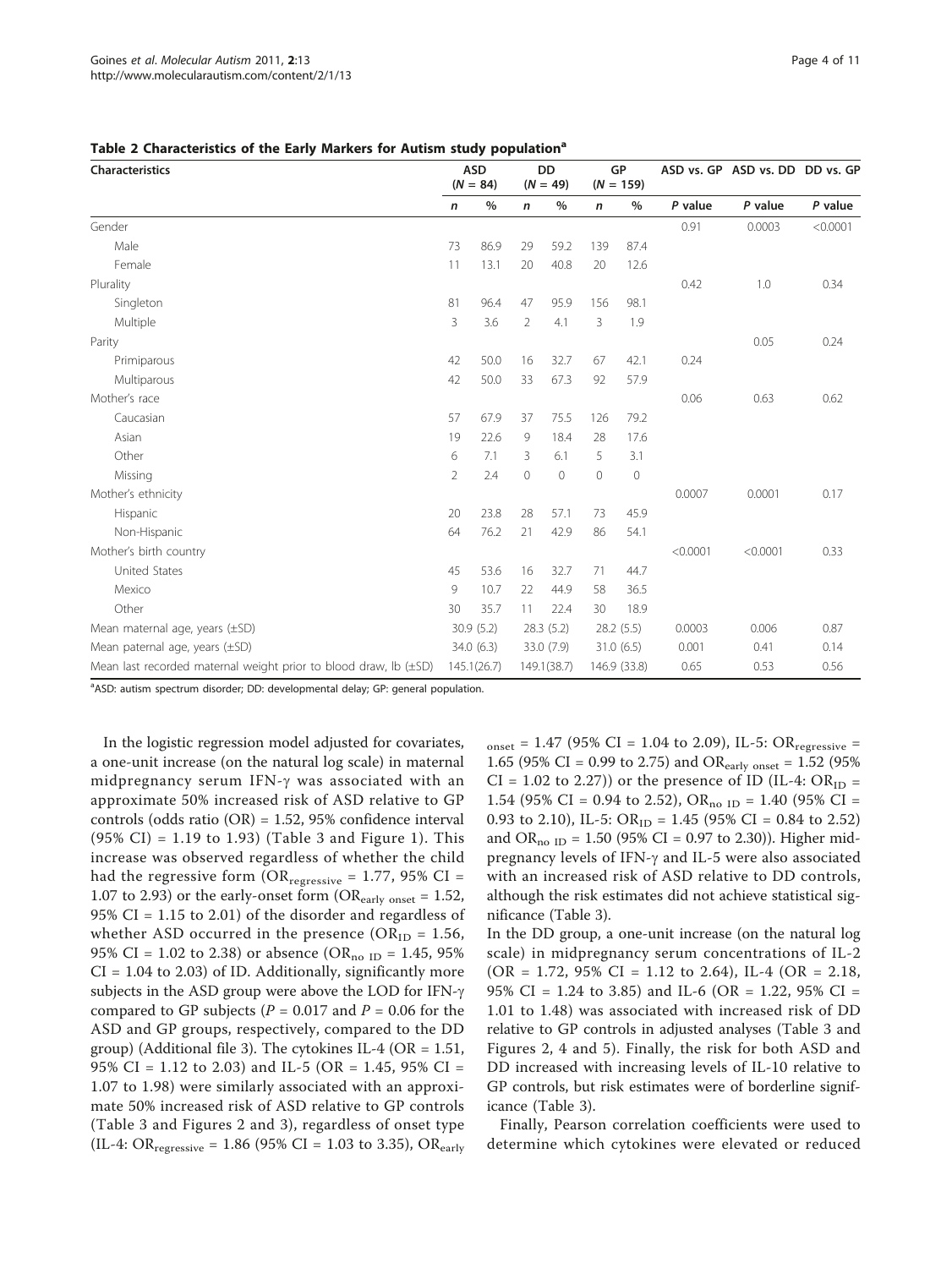|               |                   | ASD mothers vs. GP mothers |                   | ASD mothers vs. DD mothers | DD mothers vs. GP mothers |              |  |
|---------------|-------------------|----------------------------|-------------------|----------------------------|---------------------------|--------------|--|
| Analyte       | $OR_{\text{adi}}$ | 95% CI                     | $OR_{\text{adj}}$ | 95% CI                     | $OR_{\text{adj}}$         | 95% CI       |  |
| GM-CSF        | 1.06              | 0.88 to 1.28               | 0.66              | 0.44 to 1.00               | 1.28                      | 0.95 to 1.73 |  |
| $IFN-\gamma$  | 1.52              | 1.19 to 1.93               | 1.46              | 0.94 to 2.26               | 1.42                      | 0.99 to 2.05 |  |
| $IL-10$       | 1.37              | 1.00 to 1.87               | 1.40              | 0.76 to 2.61               | 1.65                      | 1.00 to 2.72 |  |
| $IL-12$       | 0.93              | 0.58 to 1.47               | 0.39              | 0.13 to 1.17               | 0.82                      | 0.42 to 1.62 |  |
| $IL-1\beta$   | 0.98              | 0.83 to 1.15               | 0.84              | 0.61 to 1.17               | 1.04                      | 0.81 to 1.32 |  |
| $IL-2$        | 1.22              | 0.96 to 1.57               | 1.31              | 0.77 to 2.21               | 1.72                      | 1.12 to 2.64 |  |
| $IL-4$        | 1.51              | 1.12 to 2.03               | 1.19              | 0.70 to 2.03               | 2.18                      | 1.24 to 3.85 |  |
| $IL-5$        | 1.45              | 1.07 to 1.98               | 1.70              | 0.87 to 3.34               | 1.25                      | 0.72 to 2.18 |  |
| $IL-6$        | 1.10              | 0.97 to 1.26               | 0.79              | 0.62 to 1.02               | 1.22                      | 1.01 to 1.48 |  |
| $TNF-\alpha$  | 1.07              | 0.85 to 1.35               | 0.66              | 0.42 to 1.04               | 1.27                      | 0.93 to 1.74 |  |
| $IL-8$        | 0.96              | 0.80 to 1.15               | 0.88              | 0.65 to 1.18               | 1.17                      | 0.91 to 1.51 |  |
| Eotaxin       | 1.18              | 0.79 to 1.74               | 0.72              | 0.38 to 1.37               | 1.25                      | 0.65 to 2.42 |  |
| $IP-10$       | 1.16              | 0.74 to 1.81               | 0.95              | 0.46 to 1.97               | 0.70                      | 0.39 to 1.27 |  |
| MCP-1         | 1.06              | 0.75 to 1.50               | 0.83              | 0.45 to 1.53               | 1.15                      | 0.75 to 1.77 |  |
| $MIP-1\alpha$ | 1.11              | 0.94 to 1.31               | 0.87              | 0.61 to 1.23               | 1.10                      | 0.86 to 1.41 |  |
| $MIP-1\beta$  | 1.10              | 0.93 to 1.30               | 0.79              | 0.53 to 1.17               | 1.16                      | 0.89 to 1.52 |  |
| RANTES        | 0.92              | 0.65 to 1.31               | 0.97              | 0.44 to 2.14               | 0.98                      | 0.55 to 1.76 |  |

<span id="page-4-0"></span>Table 3 Risk associated with a one-unit increase in the natural log-transformed concentration of cytokines and chemokines measured in midpregnancy maternal serum in the Early Markers for Autism study<sup>a</sup>

a<br>ASD: autism spectrum disorder; GP: general population; DD: developmental delay; OR<sub>adj</sub>: adjusted odds ratio; 95% CI: 95% confidence interval; GM-CSF: granulocyte macrophage colony-stimulating factor; MIP-1: macrophage inflammatory protein; MCP-1: monocyte chemotactic protein-1; IP-10: IFN-y-induced protein 10; RANTES: regulated upon activation, normal T cell expressed and secreted. Results are adjusted for maternal weight and gestational age of the fetus at the time of specimen collection, as well as for maternal age, race, ethnicity and country of origin.

together in each group. This was specifically of interest, given that IFN- $\gamma$  and IL-4 and IL-5, commonly thought to be counterregulatory cytokines, were elevated in mothers bearing a child with ASD. This analysis was designed to determine whether these cytokines were elevated in the same individuals or whether they represented two subgroups: one with high levels of IFN-g and one with high levels of IL-4 and IL-5. Maternal serum IFN- $\gamma$ , IL-4 and IL-5 levels were significantly correlated in the ASD group (regardless of onset type and cognitive status), demonstrating that IFN- $\gamma$  was indeed elevated alongside IL-4 and IL-5. These cytokines were also significantly correlated in the GP group, although the correlation between IFN- $\gamma$  and IL-4 or IL-5 was not as strong as in the ASD group (Table [4\)](#page-8-0). While IL-4 was significantly correlated with IL-5 in the DD group, there was no correlation between maternal serum IFN-g and either IL-4 or IL-5 in this group (Table [4\)](#page-8-0). IL-4 was also significantly positively correlated with IL-2 in all groups and with IL-6 in the ASD early-onset and ASD without ID subgroups. Finally, IL-6 and IL-2 were positively correlated in the GP group only (Table [4\)](#page-8-0). The differences across study groups in the strength of the correlations may be partly explained by the underlying structure of the data (that is, the large percentage of concentrations below the LOD for some cytokines) and thus should be interpreted with caution.

# **Discussion**

In the present study, we characterized levels of cytokines and chemokines in archived maternal serum collected during midpregnancy and analyzed whether these levels were related to ASD and DD outcomes in the child. We have provided evidence for increased IL-4, IL-5 and IFN- $\gamma$  in mothers bearing a child with ASD. In contrast, mothers bearing a child with DD but not ASD demonstrated increased levels of the cytokines IL-2, IL-4, IL-6 and GM-CSF as well as the chemokine MIP-1 $\alpha$ . These contrasting immune profiles described in the ASD and DD groups indicate that different maternal immune profiles during pregnancy may be linked to divergent neurodevelopmental outcomes in the child. The results from both the ASD and DD groups suggest possible elevation in IL-10 relative to the GP controls. This finding is interesting, given that IL-10 is an immunomodulatory cytokine that may be expressed to counteract the effects of inflammatory cytokines.

# Maternal immune activity downregulated during pregnancy

The maternal immune system is uniquely regulated during pregnancy to optimize the gestational environment of the fetus [[24\]](#page-10-0). Primarily, it must be poised to protect the mother and fetus from pathogens and other potentially harmful environmental factors. Simultaneously,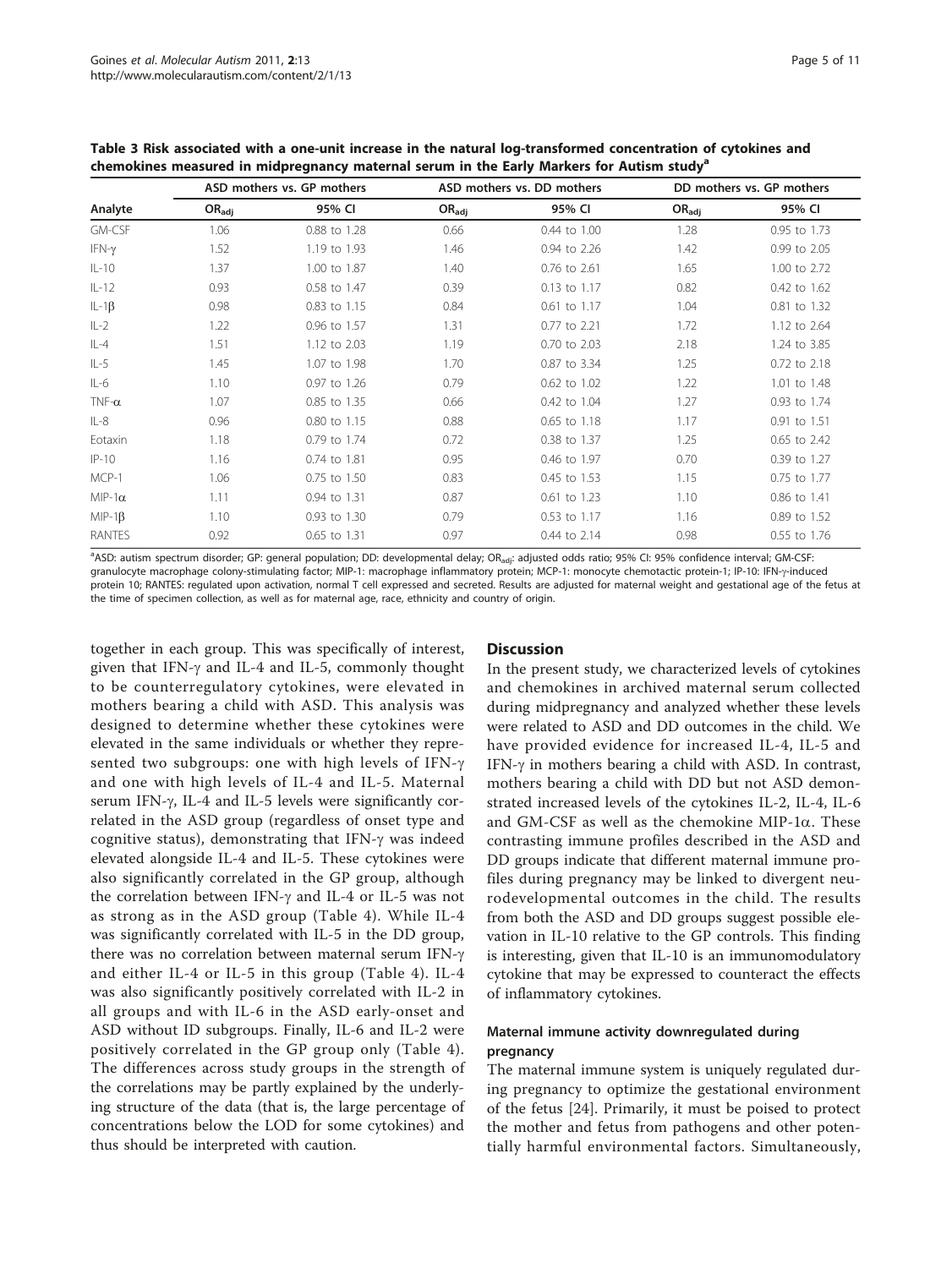robust maternal cellular immune responses must be suppressed to avoid rejection of the fetus as a foreign allograft [[25\]](#page-10-0). Evidence suggests that under normal circumstances, pregnancy shifts the maternal immune system toward a more tolerant, low inflammatory state that

involves decreased production of cytokines such as IL-6 and IFN- $\gamma$  and increased production of the more regulatory cytokines, including IL-4, IL-5 and IL-10 [[26](#page-10-0)-[29\]](#page-10-0). Mothers of children with ASD and DD demonstrated increased levels of the inflammatory cytokines IFN-g and IL-6, respectively, which may be indicative of an atypical immune state during gestation.

**Mothers of AU Mothers of GP Mothers** of DD **0.00 0.25** Figure 2 Midgestational serum IL-4. Scatterplots of natural logtransformed levels of serum IL-4 in mothers bearing a child with autism spectrum disorder (AU) or a developmental disability other than ASD (DD) compared with a general population control (GP). Each dot represents a single individual. Bars represent the medians and interquartile ranges.

**0.50 0.75 1.00 1.25 1.50 1.75 2.00 2.25 2.50 2.75 3.00 3.25 3.50 3.75 4.00 4.25 4.50 4.75 5.00 5.25** **\***

**Ln IL-4 (pg/ml)**

|m/6d) <del>|</del> 11 u−

# Proper maternal immune regulation is important for healthy fetal development

Dramatic changes in maternal immune homeostasis during pregnancy (in response to infection, disease or other environmental influences) are associated with complications such as miscarriage, preterm delivery and preeclampsia [[30\]](#page-10-0). Maternal immune responses can also affect the development of the fetal nervous system [[31,32\]](#page-10-0). Epidemiological studies have suggested that prenatal infections may be related to neurological disorders such as schizophrenia and autism [[33,34](#page-10-0)]. Furthermore, animal models have repeatedly demonstrated that robust maternal immune responses during pregnancy can alter

<span id="page-5-0"></span>

**\***

LOD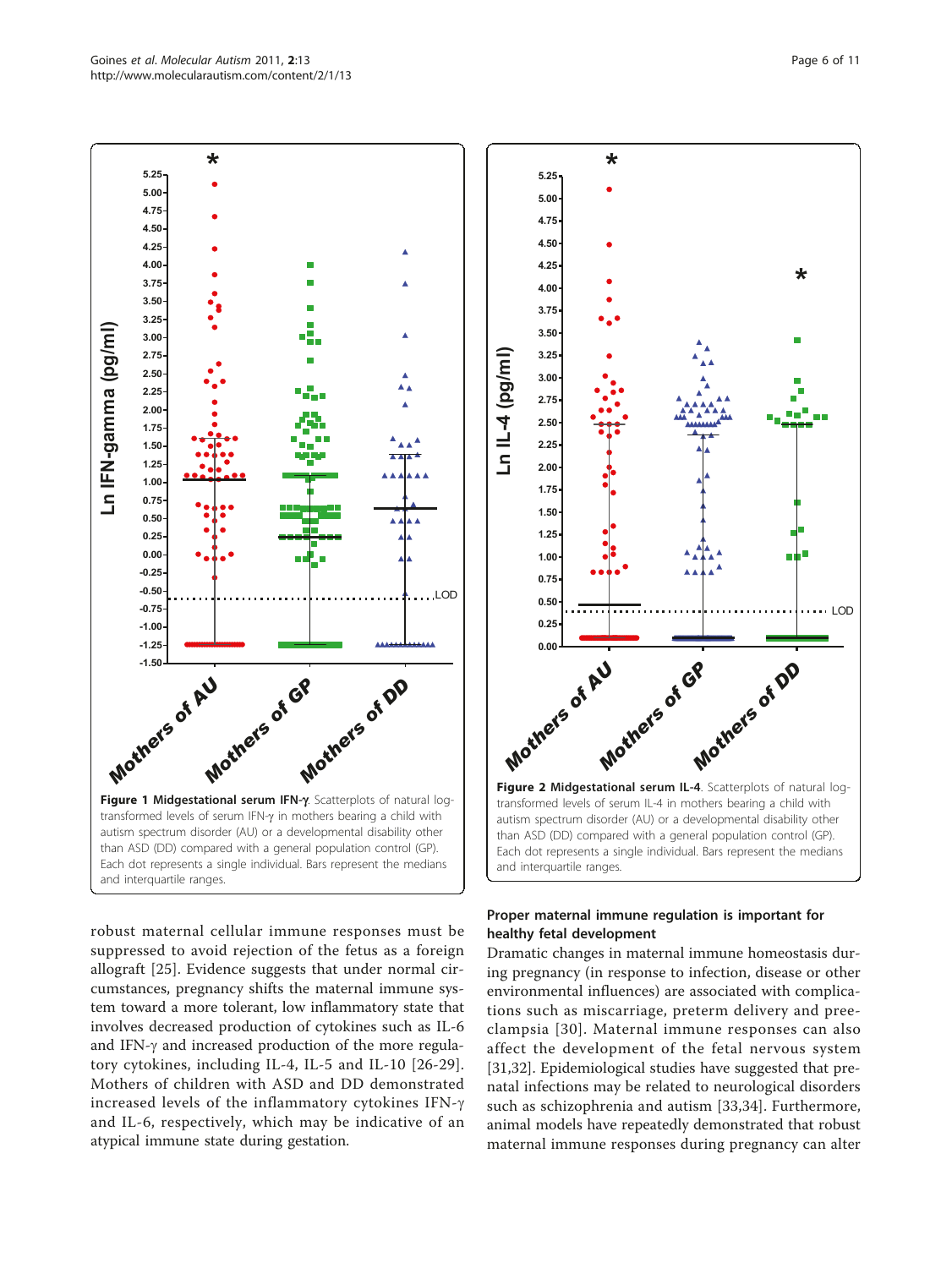offspring behavior and brain histopathology [[17](#page-9-0),[19](#page-10-0), [35-37](#page-10-0)]. Various cytokines, including IL-6 and IL-2, have been shown to mediate some of these effects [\[18](#page-10-0),[20,21](#page-10-0)]. We suggest that atypical maternal immune function during pregnancy may be related to ASD or DD outcomes among children.

# Mothers bearing a child with ASD had increased levels of IFN-g, IL-4 and IL-5

In the current study, mothers bearing a child with ASD had significantly increased levels of serum IFN- $\gamma$ , IL-4 and IL-5. IFN- $\gamma$ , the most dramatically elevated cytokine in this population, is involved in aspects of defense

against intracellular pathogens, tumor surveillance, autoimmunity, allergy and pregnancy. Peripheral IFN- $\gamma$  levels are low in healthy pregnancies, and increased production of peripheral IFN- $\gamma$  is often related to complications such as preeclampsia [\[38\]](#page-10-0). IFN- $\gamma$  is produced by a subset of activated T cells, though its primary source is natural killer (NK) cells. During pregnancy, a unique population and interquartile ranges.

**Mothers of GP** 

Figure 4 Midgestational serum IL-6. Scatterplots of natural logtransformed levels of serum IL-6 in mothers bearing a child with autism spectrum disorder (AU) or a developmental disability other than ASD (DD) compared with a general population control (GP). Each dot represents a single individual. Bars represent the medians

**Mothers** of DD

**AAAA** 

of IFN-g-producing NK cells accumulates in the uterus, where they have a vital role in placental development [[39](#page-10-0)]. The increased levels of serum IFN-g observed in mothers bearing a child with ASD may be indicative of

imbalanced immune function at the maternal-fetal interface, which could lead to improper placental formation





**Mothers** of ASD

**-1**

**0**

**1**

**2**

**3**

**\***

LOD

<span id="page-6-0"></span>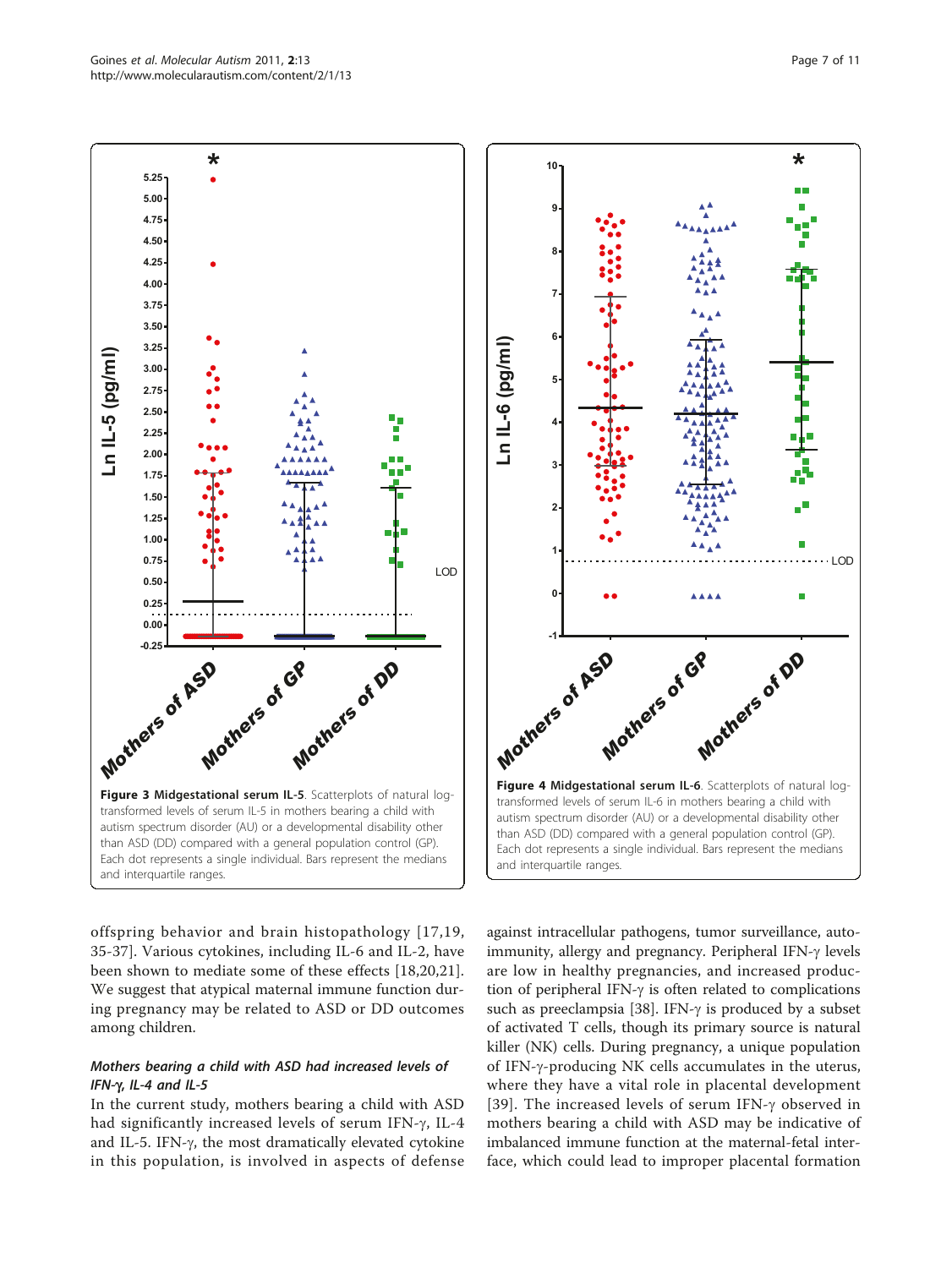<span id="page-7-0"></span>

and thereby incomplete support of fetal development. Alternatively, increased serum IFN- $\gamma$  may be due to peripheral immune activity, including a response to infection, or to an immune-mediated disorder. Interestingly, a recent examination of archived neonatal blood spots from children with ASD revealed no elevation in pathogen-specific immunoglobulin G (IgG) levels relative to controls, suggesting that prenatal infection may not be involved [\[40\]](#page-10-0).

Epidemiological data previously reported by our group indicated a higher prevalence of allergy and asthma during pregnancy in mothers of children with ASD [[11\]](#page-9-0).

That 2005 study examined physician-diagnosed medical conditions in over 2,500 women enrolled in the Kaiser Permanente Medical Care Program. Interestingly, the midpregnancy cytokine profile we describe in the ASD group in the present study (increased IL-4, IL-5 and IFN- $\gamma$ ) may be consistent with an allergic asthma clinical phenotype [[41-44](#page-10-0)]. While IL-4 and IL-5 are known to be upregulated in allergic asthma, IFN- $\gamma$  is generally thought to be downregulated [[45\]](#page-10-0). However, several reports have shown increased production of IFN- $\gamma$  in addition to IL-4 and IL-5 in allergic asthma [[41](#page-10-0)-[44](#page-10-0)]. This has also been observed during pregnancy in women with asthma, when higher levels of IFN- $\gamma$  correlated with worsening maternal and fetal health [[43](#page-10-0)]. Future studies should address the impact of prenatal allergy and asthma on fetal neurodevelopment and further explore the possible connection to behavioral disorders.

# Alternative cytokine profile in mothers bearing a child with a developmental delay

We noted that mothers bearing a child with DD but not ASD demonstrated a different midgestational immune profile. The risk of DD was associated with higher levels of the cytokines IL-2, IL-4 and IL-6. Interestingly, IL-6 is part of a cytokine family with well-defined neurological impacts [[46\]](#page-10-0). Extensive evidence links prenatal immune responses involving increased production of inflammatory cytokines such as IL-6 to pregnancy complications and neurological abnormalities among offspring [[30,47](#page-10-0)]. Mouse models have shown that prenatal exposure to IL-6 or mimics of infectious agents such as LPS or poly(I:C) can induce behavioral changes and brain abnormalities among offspring [[18,19,21,48\]](#page-10-0). Similarly, prenatal exposure to high levels of IL-2 has been shown to induce behavioral differences in murine models [[20](#page-10-0)]. On the basis of these animal studies, it has been suggested that prenatal exposure to these inflammatory conditions may be relevant to the development of autism [[20](#page-10-0),[48\]](#page-10-0). However, our results showed elevated IL-6 and IL-2 in mothers bearing a child with DD but not autism. Therefore, we propose that elevated levels of these cytokines have a global effect on neurodevelopment, resulting in cognitive impairment but not necessarily autism.

# Maternal cytokines and fetal neurodevelopment

The mechanism by which maternal cytokines affect fetal neurodevelopment is unclear, though the central nervous system (CNS) and immune system interact extensively during fetal development and throughout life. Neuroimmune cross-talk is facilitated by shared signaling pathways and commingling of cellular and soluble components from each system [\[49,50](#page-10-0)]. Evidence suggests that immune components such as cytokines can affect aspects of neurogenesis, neuronal migration and synaptic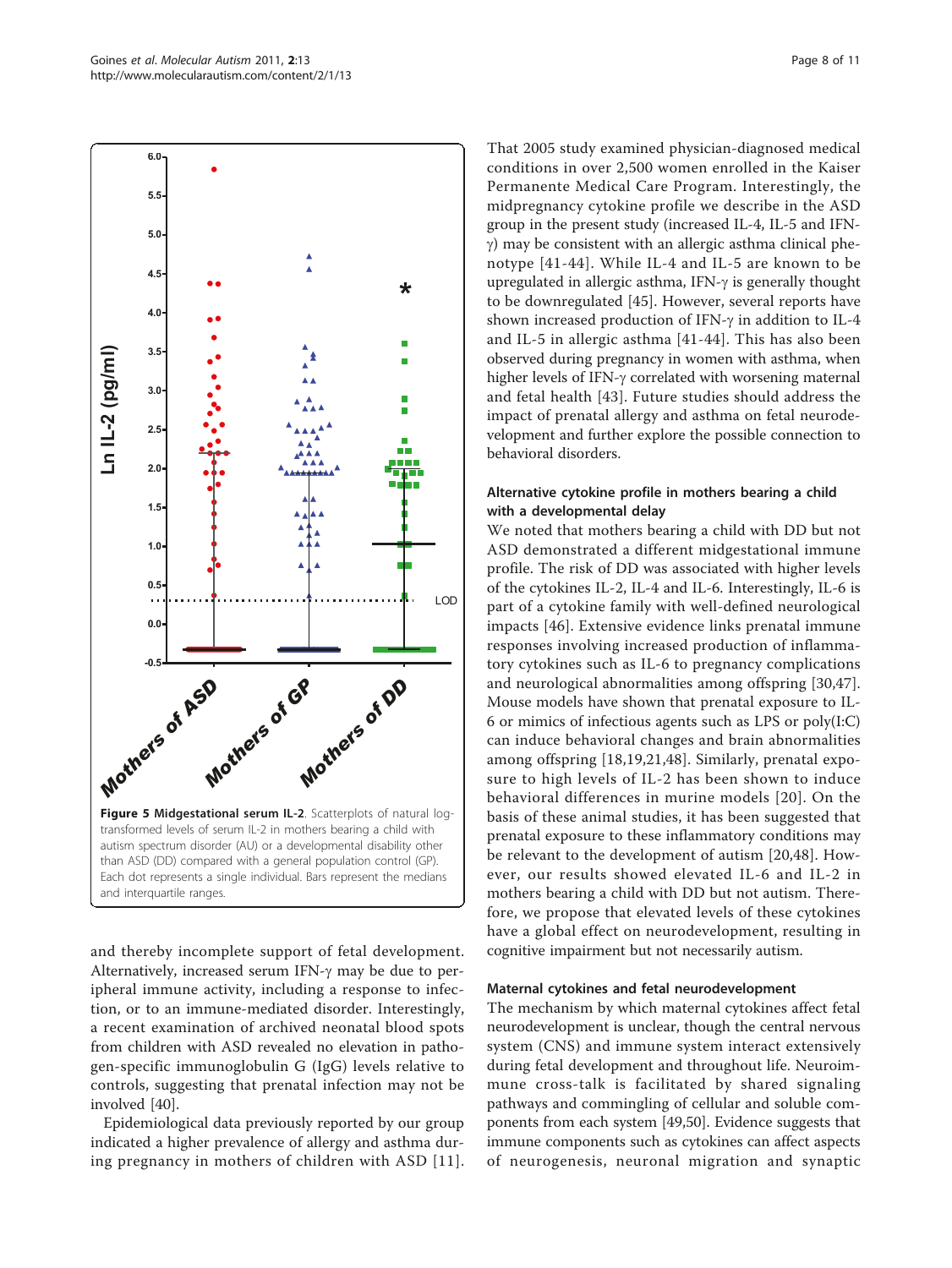| <b>Measurements</b>          | <b>ASD</b><br>$(N = 84)$ | ASD regression<br>$(N = 17)$ | <b>Early-onset ASD</b><br>$(N = 64)$ | ASD with ID<br>$(N = 34)$ | <b>ASD without ID</b><br>$(N = 30)$ | DD<br>$(N = 49)$ | GP<br>$(N = 159)$ |
|------------------------------|--------------------------|------------------------------|--------------------------------------|---------------------------|-------------------------------------|------------------|-------------------|
| Cytokines elevated in<br>ASD |                          |                              |                                      |                           |                                     |                  |                   |
| IFN- $\gamma$ and IL-4       | $0.95***$                | $0.95***$                    | $0.81***$                            | $0.98***$                 | $0.97**$                            | 0.05             | $0.48***$         |
| IFN- $\gamma$ and IL-5       | $0.73***$                | $0.97**$                     | $0.55***$                            | $0.91***$                 | $0.87**$                            | $-0.07$          | $0.38***$         |
| $II -4$ and $IL -5$          | $0.72***$                | $0.89***$                    | $0.83***$                            | $0.97**$                  | $0.82***$                           | $0.41***$        | $0.77***$         |
| Cytokines elevated in<br>DD. |                          |                              |                                      |                           |                                     |                  |                   |
| $   -2$ and $   -4$          | $0.87**$                 | $0.72***$                    | $0.62***$                            | $0.97**$                  | $0.78***$                           | $0.57***$        | $0.43***$         |
| $   -2$ and $   -6$          | 0.02                     | 0.34                         | 0.18                                 | $-0.06$                   | 0.34                                | $-0.15$          | $0.24***$         |
| $   -4$ and $   -6$          | 0.15                     | 0.46                         | $0.34*$                              | $-0.09$                   | $0.42*$                             | 0.13             | 0.11              |

<span id="page-8-0"></span>Table 4 Pearson correlation coefficients of cytokines measured in maternal midpregnancy serum in the Early Markers for Autism study<sup>a</sup>

a ASD: autism spectrum disorder; ID: intellectual disability; DD: developmental delay; GP: general population. \*\*P < 0.0001, \*P < 0.05.

plasticity, depending on the timing and level of exposure [[46,51,52\]](#page-10-0). The developing CNS is especially vulnerable to immunological and environmental influences because the fetus has an immature blood-brain barrier and limited capacity for detoxification and excretion [[53](#page-10-0)]. Under normal circumstances, the placenta forms a barrier between the maternal and fetal circulation, though some maternal immune factors, including IgG and IL-6, are permitted to cross the placenta [[22,54,55\]](#page-10-0). When passage of maternal immune components is blocked, the placenta may respond to entities at the maternal-fetal interface and alter the fetal compartment [\[56](#page-10-0)]. For example, IFN- $\gamma$ is not known to pass between the maternal and fetal circulation, though IFN- $\gamma$  and its receptors are expressed by maternal and fetal cells at the maternal-fetal interface [[57\]](#page-10-0). Therefore, maternal immune components can interact with fetal development both directly and indirectly. The specific neurodevelopmental impact of the different cytokine profiles observed in the present study remains to be determined.

#### Study limitations

Although our study provides valuable, temporally relevant information regarding prenatal immune status and the child's developmental outcome, a few primary limitations must be considered. First, immune activation in the peripheral blood is not necessarily representative of immune activity at the maternal-fetal interface. Examination of more spatially relevant immune parameters would require placental or amniotic specimens, which were not available in this study. Despite this limitation, the archived serum samples examined provide valuable insight into global maternal immune status during a developmentally relevant window. Second, this study is cross-sectional, as the serum specimens represent a single time point between 15 and 19 weeks of gestation. Maternal immune activity is likely to change throughout pregnancy, and the gestational immune environment outside 15 to 19 weeks' gestation is

also developmentally relevant. Future longitudinal studies will provide a more complete picture of the relationship between maternal immune activation throughout pregnancy and fetal neurodevelopment. Third, data regarding the occurrence of infection, allergy and asthma were not available for the population included in this study, so the factors underlying the observed cytokine profiles are unknown. Replication studies are required to further verify the findings described herein. Fourth, it should be noted that the study groups were matched on the basis of child characteristics rather than maternal characteristics. However, two of the three offspring characteristics used for matching, birth month and birth year, relate directly to an important characteristic of the mother (that is, season during midpregnancy) that may influence cytokine levels through their association with seasonal illness. While the remaining covariates were adjusted for in multivariable logistic regression analysis, there is a possibility that our results could be biased because of residual confounding. Finally, diagnoses were made on the basis of medical record abstraction rather than via direct assessment. While we are confident in the consistency and accuracy of our expert medical record review, we recognize that this approach is likely to introduce some level of error, in part because of the differences in the amount and specificity of documentation in the medical records. Our future analyses will involve direct observation and diagnosis of subjects.

# Conclusions

In conclusion, we describe different midgestational immune profiles in mothers bearing children with ASD and mothers bearing children with DD. Mothers bearing children with autism had cytokine profiles that may be consistent with an allergy and/or asthma immune phenotype, while mothers bearing children with DD but not autism demonstrated a more inflammatory phenotype. Cytokines and other immune components are known to affect the health of pregnancy and can influence fetal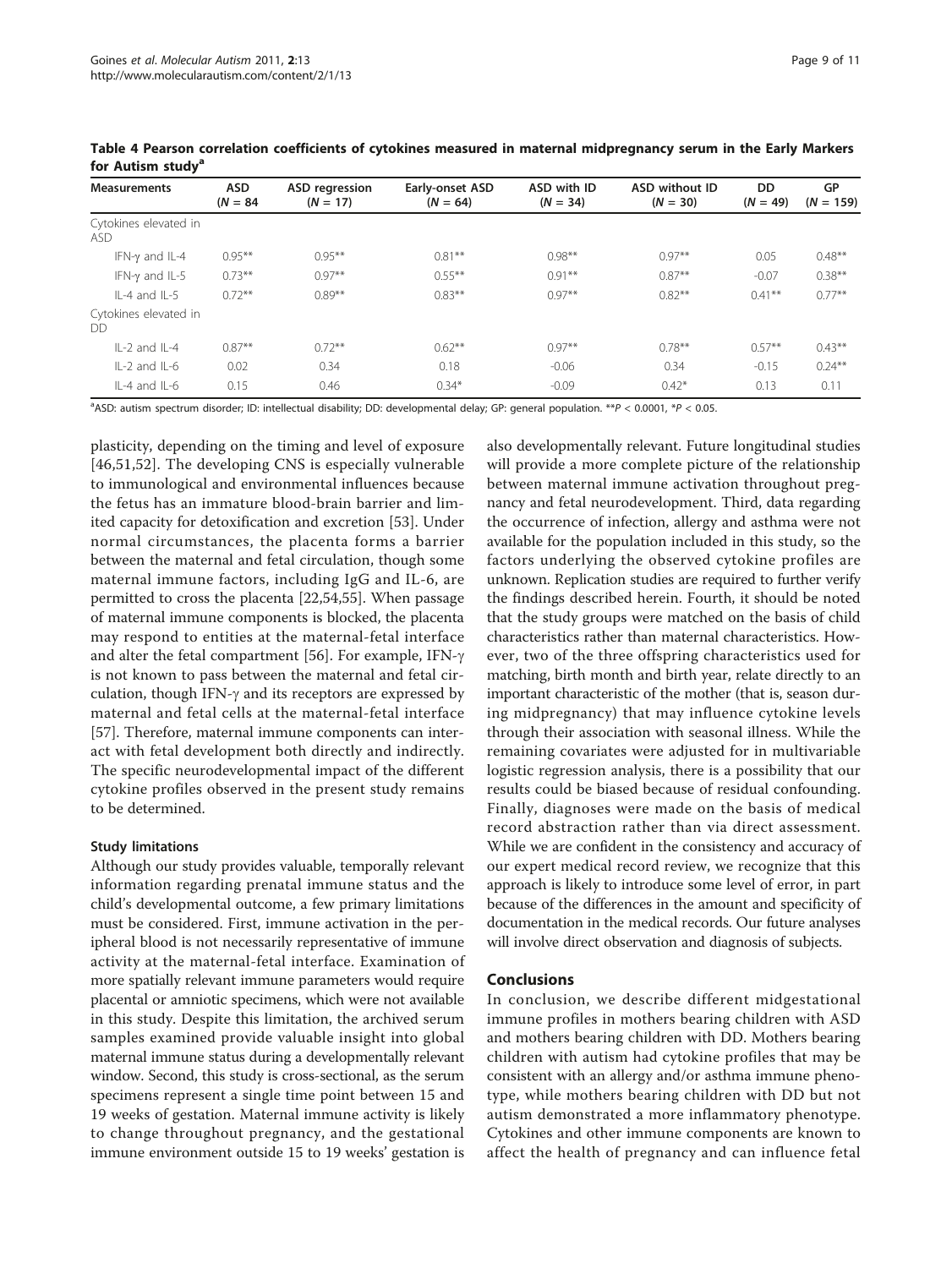<span id="page-9-0"></span>neurodevelopment. The possibility that divergent maternal immune profiles during pregnancy have different effects on fetal neurodevelopment warrants further investigation.

# Additional material

[Additional file 1: A](http://www.biomedcentral.com/content/supplementary/2040-2392-2-13-S1.DOC)djusted odds ratios for covariates. Adjusted odds ratios for each covariate analyzed in the subject population for selected analytes from Table 3.

[Additional file 2: C](http://www.biomedcentral.com/content/supplementary/2040-2392-2-13-S2.DOC)rude odds ratios. Crude unadjusted odds ratios for all analytes in Table 3.

[Additional file 3: L](http://www.biomedcentral.com/content/supplementary/2040-2392-2-13-S3.DOC)imit of detection. Numbers and percentages of subjects found to be below the limit of detection (<LOD) for each analyte across groups.

#### Abbreviations

ASD: autism spectrum disorder; CNS: central nervous system; DD: developmental delay; DDS: Department of Developmental Services; EMA: Early Markers for Autism; GM-CSF: granulocyte macrophage colonystimulating factor; GP: general population; IFN: interferon; IL: interleukin; LOD: limit of detection; LPS: lipopolysaccharide; MIP: macrophage inflammatory protein; RC: regional center; NK: natural killer.

#### Acknowledgements

The authors acknowledge the California Department of Developmental Services and the Orange County Regional Center for help in ascertaining ASD and DD cases. Further acknowledgements include Daniel Najjar for his contribution to data management and analysis, Jack Collins for his role in project management and Bruce Fireman for statistical consultation. Live birth data were provided by the California Center for Health Statistics. Banked specimens and record linkage services were provided by the Sequoia Foundation and Project Baby's Breath (M Kharrazi and GN DeLorenze, Co-Principal Investigators [Co-PIs]) under the direction of the California Genetic Disease Screening Program. The analyses, interpretations and conclusions described in this article are attributable to the authors and not to the California Department of Public Health, the Center for Health Statistics or the Genetic Disease Screening Program. Funding was provided by grants from the National Alliance for Autism Research (824/LC/01-201- 004-00-00; LA Croen, PI), the California Tobacco-Related Disease Research Program (8RT-0115; M Kharrazi, PI) and National Institute of Environmental Health Sciences grant 1 P01 ES11269-01, by the US Environmental Protection Agency through the Science to Achieve Results (STAR) program (grant R829388; J Van de Water, PI). The project was also supported by Award Number R01 MH072565 from the National Institute of Mental Health (LA Croen, PI). The content of this article is solely the responsibility of the authors and does not necessarily represent the official views of the National Institute of Mental Health or the National Institutes of Health.

#### Author details

<sup>1</sup>Division of Rheumatology, Allergy and Clinical Immunology, University of California at Davis, 451 Health Sciences Dr. Suite 6510, Davis, CA 95616, USA. <sup>2</sup>M.I.N.D. Institute, 2825 50th Street, University of California at Davis, Sacramento, CA 95817, USA. <sup>3</sup>Division of Research, Kaiser Permanente, 2000 Broadway, Oakland, CA 94612, USA. <sup>4</sup>Environmental Health Investigations Branch, California Department of Public Health, Richmond, CA 94804, USA. 5 Department of Pediatrics, 2521 Stockton Boulevard, Suite 4100. Sacramento, CA 95817, USA. <sup>6</sup>Genetic Disease Screening Program, California Department of Public Health, Richmond, CA 94804, USA. <sup>7</sup>Department of Medical Microbiology and Immunology, One Shields Ave, University of California at Davis, Davis, CA 95616, USA.

#### Authors' contributions

PEG carried out the Luminex assays, managed raw data, interpreted the findings and was the primary writer of the manuscript. LAC contributed to the conception and design of the study, obtaining funding, acquiring data,

interpreting the data and preparing the manuscript. DB carried out the Luminex assays and edited the manuscript. CKY conducted statistical analyses, interpreted the data and edited the manuscript. JG contributed to the conception and design of the study, the analysis and interpretation of the data and critical revision of the manuscript. RH and MK contributed to the acquisition of data, the interpretation of the data and critical revision of the manuscript. PA contributed to the study design, the interpretation of data and critical revision of the manuscript. JVdW contributed to the intellectual design of the study and the interpretation of data and edited the manuscript. All authors read and approved the final manuscript.

#### Competing interests

The author declares that they have no competing interests.

Received: 1 February 2011 Accepted: 2 August 2011 Published: 2 August 2011

#### References

- 1. American Psychiatric Association: Diagnostic and Statistical Manual of Mental Disorders. 4 edition. Washington, DC: American Psychiatric Association; 1994.
- 2. Lord C, Pickles A, McLennan J, Rutter M, Bregman J, Folstein S, Fombonne E, Leboyer M, Minshew N: [Diagnosing autism: analyses of data from the](http://www.ncbi.nlm.nih.gov/pubmed/9403369?dopt=Abstract) [Autism Diagnostic Interview.](http://www.ncbi.nlm.nih.gov/pubmed/9403369?dopt=Abstract) J Autism Dev Disord 1997, 27:501-517.
- 3. Lord C, Risi S, Lambrecht L, Cook EH Jr, Leventhal BL, DiLavore PC, Pickles A, Rutter M: [The autism diagnostic observation schedule-generic:](http://www.ncbi.nlm.nih.gov/pubmed/11055457?dopt=Abstract) [a standard measure of social and communication deficits associated](http://www.ncbi.nlm.nih.gov/pubmed/11055457?dopt=Abstract) [with the spectrum of autism.](http://www.ncbi.nlm.nih.gov/pubmed/11055457?dopt=Abstract) J Autism Dev Disord 2000, 30:205-223.
- 4. Pardo CA, Eberhart CG: [The neurobiology of autism.](http://www.ncbi.nlm.nih.gov/pubmed/17919129?dopt=Abstract) Brain Pathol 2007, 17:434-447.
- 5. Kogan MD, Blumberg SJ, Schieve LA, Boyle CA, Perrin JM, Ghandour RM, Singh GK, Strickland BB, Trevathan E, van Dyck PC: [Prevalence of parent](http://www.ncbi.nlm.nih.gov/pubmed/19805460?dopt=Abstract)[reported diagnosis of autism spectrum disorder among children in the](http://www.ncbi.nlm.nih.gov/pubmed/19805460?dopt=Abstract) [US, 2007.](http://www.ncbi.nlm.nih.gov/pubmed/19805460?dopt=Abstract) Pediatrics 2009, 124:1395-1403.
- 6. Autism and Developmental Disabilities Monitoring Network Surveillance Year 2006 Principal Investigators, Centers for Disease Control and Prevention (CDC): [Prevalence of autism spectrum disorders: Autism and](http://www.ncbi.nlm.nih.gov/pubmed/20023608?dopt=Abstract) [Developmental Disabilities Monitoring Network, United States, 2006.](http://www.ncbi.nlm.nih.gov/pubmed/20023608?dopt=Abstract) MMWR Surveill Summ 2009, 58:1-20.
- 7. Jonakait GM: [The effects of maternal inflammation on neuronal](http://www.ncbi.nlm.nih.gov/pubmed/17949937?dopt=Abstract) [development: possible mechanisms.](http://www.ncbi.nlm.nih.gov/pubmed/17949937?dopt=Abstract) Int J Dev Neurosci 2007, 25:415-425.
- 8. Ashwood P, Wills S, Van de Water J: [The immune response in autism: a](http://www.ncbi.nlm.nih.gov/pubmed/16698940?dopt=Abstract) [new frontier for autism research.](http://www.ncbi.nlm.nih.gov/pubmed/16698940?dopt=Abstract) J Leukoc Biol 2006, 80:1-15
- 9. Money J, Bobrow NA, Clarke FC: [Autism and autoimmune disease: a](http://www.ncbi.nlm.nih.gov/pubmed/5172389?dopt=Abstract) [family study.](http://www.ncbi.nlm.nih.gov/pubmed/5172389?dopt=Abstract) J Autism Child Schizophr 1971, 1:146-160.
- 10. Sweeten TL, Bowyer SL, Posey DJ, Halberstadt GM, McDougle CJ: [Increased](http://www.ncbi.nlm.nih.gov/pubmed/14595086?dopt=Abstract) [prevalence of familial autoimmunity in probands with pervasive](http://www.ncbi.nlm.nih.gov/pubmed/14595086?dopt=Abstract) [developmental disorders.](http://www.ncbi.nlm.nih.gov/pubmed/14595086?dopt=Abstract) Pediatrics 2003, 112:e420.
- 11. Croen LA, Grether JK, Yoshida CK, Odouli R, Van de Water J: [Maternal](http://www.ncbi.nlm.nih.gov/pubmed/15699309?dopt=Abstract) [autoimmune diseases, asthma and allergies, and childhood autism](http://www.ncbi.nlm.nih.gov/pubmed/15699309?dopt=Abstract) [spectrum disorders: a case-control study.](http://www.ncbi.nlm.nih.gov/pubmed/15699309?dopt=Abstract) Arch Pediatr Adolesc Med 2005, 159:151-157.
- 12. Martin LA, Ashwood P, Braunschweig D, Cabanlit M, Van de Water J, Amaral DG: [Stereotypies and hyperactivity in rhesus monkeys exposed](http://www.ncbi.nlm.nih.gov/pubmed/18262386?dopt=Abstract) [to IgG from mothers of children with autism.](http://www.ncbi.nlm.nih.gov/pubmed/18262386?dopt=Abstract) Brain Behav Immun 2008, 22:806-816.
- 13. Singer HS, Morris CM, Gause CD, Gillin PK, Crawford S, Zimmerman AW: [Antibodies against fetal brain in sera of mothers with autistic children.](http://www.ncbi.nlm.nih.gov/pubmed/18093664?dopt=Abstract) J Neuroimmunol 2008, 194:165-172.
- 14. Zimmerman AW, Connors SL, Matteson KJ, Lee LC, Singer HS, Castaneda JA, Pearce DA: [Maternal antibrain antibodies in autism.](http://www.ncbi.nlm.nih.gov/pubmed/17029701?dopt=Abstract) Brain Behav Immun 2007, 21:351-357.
- 15. Croen LA, Braunschweig D, Haapanen L, Yoshida CK, Fireman B, Grether JK, Kharrazi M, Hansen RL, Ashwood P, Van de Water J: [Maternal mid](http://www.ncbi.nlm.nih.gov/pubmed/18571628?dopt=Abstract)pregnancy [autoantibodies to fetal brain protein: the early markers for](http://www.ncbi.nlm.nih.gov/pubmed/18571628?dopt=Abstract) [autism study.](http://www.ncbi.nlm.nih.gov/pubmed/18571628?dopt=Abstract) Biol Psychiatry 2008, 64:583-588.
- 16. Meyer U, Feldon J, Schedlowski M, Yee BK: [Towards an immuno](http://www.ncbi.nlm.nih.gov/pubmed/15964075?dopt=Abstract)[precipitated neurodevelopmental animal model of schizophrenia.](http://www.ncbi.nlm.nih.gov/pubmed/15964075?dopt=Abstract) Neurosci Biobehav Rev 2005, 29:913-947.
- 17. Shi L, Fatemi SH, Sidwell RW, Patterson PH: [Maternal influenza infection](http://www.ncbi.nlm.nih.gov/pubmed/12514227?dopt=Abstract) [causes marked behavioral and pharmacological changes in the](http://www.ncbi.nlm.nih.gov/pubmed/12514227?dopt=Abstract) [offspring.](http://www.ncbi.nlm.nih.gov/pubmed/12514227?dopt=Abstract) J Neurosci 2003, 23:297-302.